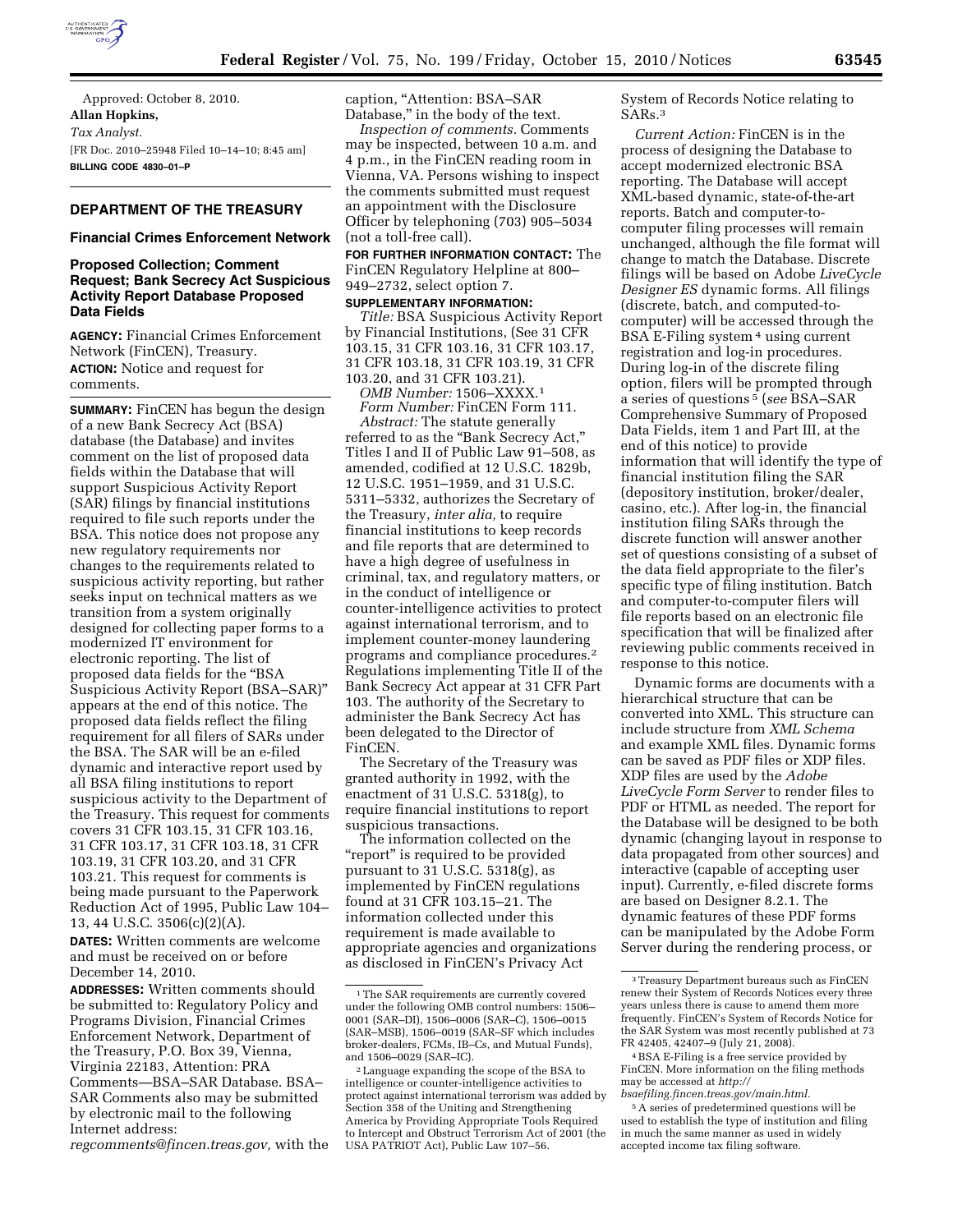by the Adobe Acrobat/Acrobat Reader 6 client during viewing. Dynamic forms allow *JavaScript* to be embedded, thereby enabling programmatic changes to the form layout as well as communication with various data sources (*SOAP, OLEDB*). Besides JavaScript, Adobe dynamic forms includes a proprietary scripting language called *FormCalc,* designed to be a simple language for users familiar with spreadsheet calculations.

The filing of the dynamic report will begin with the filer identifying the type of filing,7 followed by answering several questions about the filers' institution such as institution type (depository institution, broker-dealer, MSB, insurance, etc.), name of the institution, the institution's RSSD/EIN, and address.8 Responses to these questions will enable or "auto populate" certain data elements of the report with information obtained from third-party data sources, completing most of the filing institution's identifying information. The institution will then complete specific information on the subject(s) and nature of the suspicious activity, using the data elements appropriate to the type of financial institution filing. In case of a joint filed report, all data elements will be available for selection. In the event that a single filer requires access to additional elements not typical for the filer's type of financial institution, a ''select all'' feature will be available to enable all data elements for selection.

### *General Review of the BSA–SAR Comprehensive Summary of Proposed Data Fields9*

**Note:** The following general comments apply to all filings, discrete, batch, and computer-to-computer. Critical fields are marked with an asterisk (\*) and must be completed, if appropriate, by checking the "unknown" box.

• All filing institutions will complete item 1, "Type of Filing," once for each report.

• All filing institutions will complete Part I, "Subject Information," for each subject. Part I may be repeated as many times as necessary to cover all subjects. If item 2b is checked this Part may be left blank. Within Part I, subject contact

information, subject identification information, financial institution relationship information, and subject account information may be repeated as many times as necessary.

• All filing institutions must complete a Part II. Note that Part II items cover all filers. Filers are only required to complete those items that pertain to the report being made that apply to their institution. If a filer has additional information that would add value to the report, a ''select all'' feature will be available. Generally there will be one Part II per report. Unlimited entries in the "z other" sub category of instrument/ product information, unlimited entries for instrument/product IDs and unlimited entries in the "z other" sub category of suspicious activity category and type will be available to electronic filers if needed.

• A Part III ''Information Concerning Financial Institution Where Activity Occurred'' is required for all reports. Part III may be repeated as many times as necessary to report an unlimited number of financial institutions and/or branches of financial institutions if necessary.

• A single Part IV "Filing Institution Contact Information'' is required for each report.

• Part V "Suspicious Activity" Information Narrative'' is a text file that is limited to 17,000 characters (approximately six pages). Institutions filing electronically may, but are not required to, attach a MS Excelcompatible file (no larger than 1 MB) providing details in tabular form of transactions subject to the suspicious activity discussed in the text file.

*Type of Review:* Initial review of the proposed data elements of the Database in support of the electronic filing of a dynamic BSA–SAR.

*Affected public:* Business or other forprofit and not-for-profit financial institutions.

*Frequency:* As required.

*Estimated Reporting Burden:* Average of 60 minutes per report and 60 minutes recordkeeping per filing.10 (The reporting burden of the regulations 31 CFR 103.15, 31 CFR 103.16, 31 CFR 103.17, 31 CFR 103.18, 31 CFR 103.19, 31 CFR 103.20, and 31 CFR 103.21 is reflected in the burden for the form.)

*Estimated Recordkeeping and Reporting Burden* for 31 CFR 103.15, 31 CFR 103.16, 31 CFR 103.17, 31 CFR

103.18, 31 CFR 103.19, 31 CFR 103.20, and 31 CFR 103.21: 2 hours.11

*Estimated number of respondents* = 83,455.

This includes depository institutions (27,262), broker-dealers (5,200), future commission merchants (143), insurance companies (1,200), introducing brokers in commodities (1602), money services businesses (37,977), and mutual funds (10,071). This number is equal to the total number of entities that are subject to filing SARs in fiscal year 2010. Given that the current proposal does not change the SAR filing requirement itself, FinCEN does not anticipate that the current proposal will change the number of entities subject to filing SARs.

*Estimated Total Annual Responses* = 1,281,225.

This number is equal to the total number of SARs filed by all filers in fiscal year 2010. Given that the current proposal does not change the SAR filing requirement itself, FinCEN does not anticipate that the current proposal will change the number of SARs being filed.

*Estimated Total Annual Reporting and Recordkeeping Burden for Single Filer:* 2,562,450 hours.

*Joint filing:* 

In 2006, FinCEN expanded the brokerdealer (B–D), Future Commission Merchant (FCM), and Introducing Broker in Commodities (IB–C) filer option to file jointly to all filing entities. The intent of joint filing was the reduction of the number of actual reports filed. Due to significant database limitations and issues this expanded option was never formally put into practice. The advent of the FinCEN IT Modernization, the new database and the use of dynamic information collection tools as described above will now fully support joint filing by all BSA filers. In developing this concept, FinCEN is listing below a separate joint filing burden for review and comment. The numbers presented assume that the FY10 filings, as listed above, were all joint with one other filer which would result in a reduction of the number of reports filed by 50%. FinCEN realizes this reduced number to be overstated but elected to use it to establish a baseline for review.12

*Estimated number of respondents* = 83,455 (Note: no change from single filer option).

<sup>6</sup>Adobe Acrobat Reader is free and can be downloaded from the Adobe Web site *[http://](http://www.adobe.com/reader) [www.adobe.com/reader.](http://www.adobe.com/reader)* 

<sup>7</sup>See item 1 of the BSA–SAR Comprehensive Summary of Proposed Data Fields at the end of this notice.

<sup>8</sup>See Part III of the BSA–SAR Comprehensive Summary of Proposed Data Fields at the end of this notice.

<sup>9</sup>The complete list of proposed data fields appears at the end of this notice.

<sup>10</sup>The stated PRA burden is for a single institution filing. If the BSA–SAR report is filed jointly, an additional 30 minutes reporting time per joint filer is added to record the joint filer provided information and identification.

 $\rm ^{11}Id.$ 

<sup>12</sup>While the number of joint filers may increase from current levels due to the relative ease with which the Database can accommodate joint filing, this number is probably still a significant overestimate.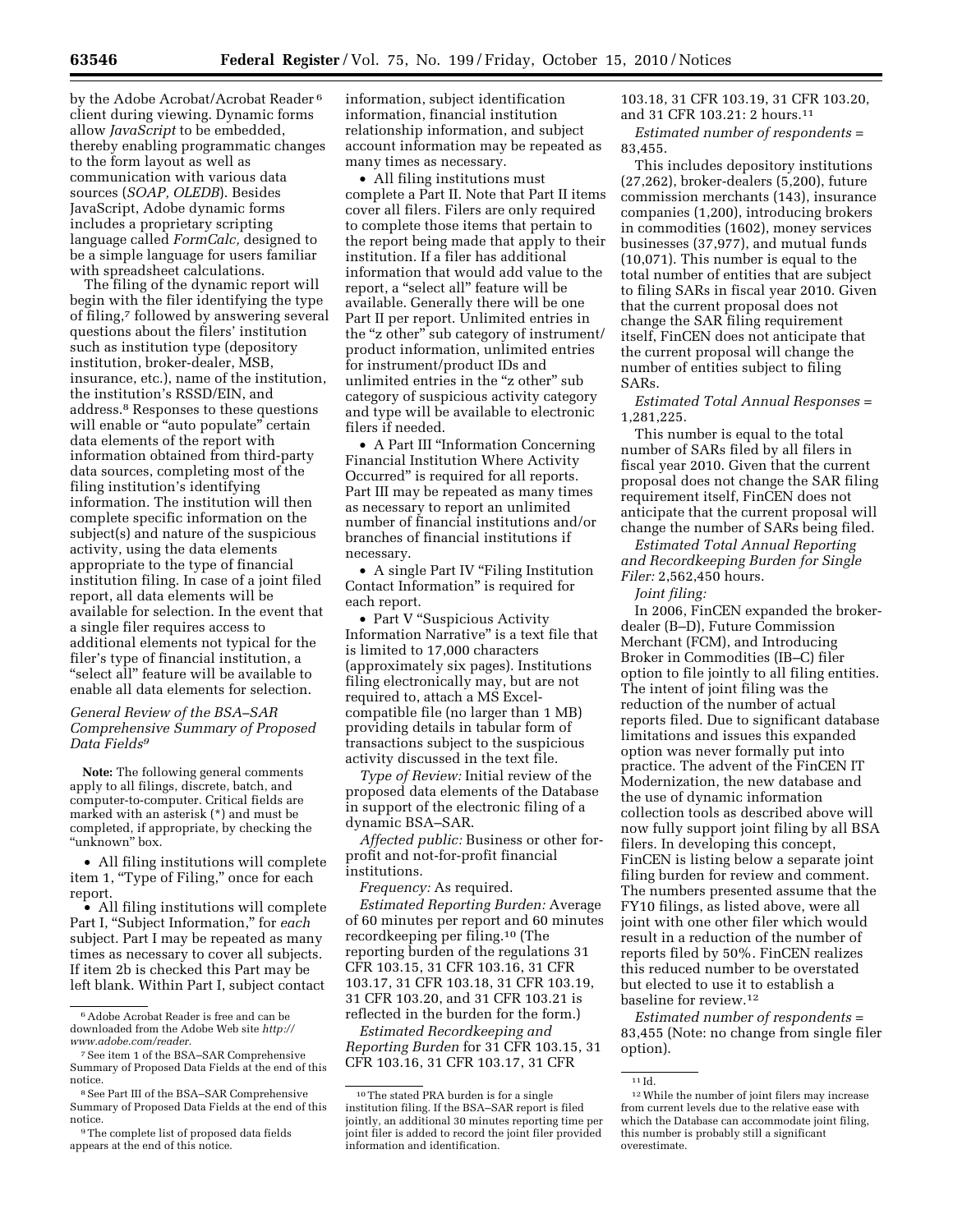*Estimated number of responses* = 640,612 (See joint filing discussion above).

*Estimated Total Annual Reporting and Recordkeeping Burden for Joint Filer:* 1,601,530 hours

An agency may not conduct or sponsor, and a person is not required to respond to, a collection of information unless the collection of information displays a valid OMB control number. Records required to be retained under the Bank Secrecy Act must be retained for five years.

*Request for Comments:* 

Comments submitted in response to this notice will be summarized and/or included in the request for OMB approval. All comments will become a matter of public record. Comments are invited on: (a) Whether the collection of information is necessary for the proper performance of the functions of the agency, including whether the information shall have practical utility; (b) the accuracy of the agency's estimate of the burden of the collection of information; (c) ways to enhance the quality, utility, and clarity of the information to be collected; (d) ways to minimize the burden of the collection of information on respondents, including through the use of automated collection techniques or other forms of information technology; and (e) estimates of capital or start-up costs and costs of operation, maintenance and purchase of services to provide information.

Dated: October 8, 2010.

**Charles M. Steele,** 

*Deputy Director, Financial Crimes Enforcement Network.* 

BSA–SAR Comprehensive Summary of Proposed Data Fields

NOTE: Questions for which an answer must be provided (''critical fields'') are identified with the \* symbol in front of the data element number.

### Type of Filing

- \*1. Check all that apply:
	- a. Initial report
	- b. Correct/Amend prior report
	- c. Continuing activity report
	- d. Joint report
	- f. Prior report internal control/file number if items 1b or 1c are checked
	- g. DCN *(electronic view only)*

## Part I: Subject Information

- 2. Check:
- a. If entity
- b. If all critical\* subject information is unavailable
- \*3. Individual's last name or entity's legal name
	- a. (check if) unknown
- \*4. First name
- a. (check if) unknown 5. Middle initial (middle name for
- electronic filers) Suffix (electronic view only)
- 5a. Gender
- b. (Check if) Male
- c. (Check if) Female
- d. (Check if) Unknown
- 6. Alternate name, e.g. AKA—Individual or DBA—Entity
	- (multiple entries allowed for electronic filers)
- 7. Occupation or type of business a. NAICS Code
- \*8. Address
- a. (check if) unknown
- \*9. City
- a. (check if) unknown
- \*10. State
- a. (check if) unknown State should be derived through third party data as enhanced data if not provided and Country is US, Mexico or Canada and ZIP/Postal Code is provided
- \*11. ZIP/Postal Code
- a. (check if) unknown
- ZIP + 4 should be derived through third party data as enhanced data if not provided or verified through third party data if provided
- New Data Element of County—Derived through third party data as enhanced data
- New Data Elements for GEO Coding— Derived through third party data as enhanced data
- New Data Element of HIFCA code— Derived through third party data as enhanced data

New Data Element of HIDTA code— Derived through third party data as enhanced data

- \*12. Country Code
- a. (check if) unknown
- \*13. TIN (enter number in space provided and check appropriate type below) a. (check if) unknown
- 14. TIN type (\* if 13 is completed)
- a. EIN
- b. SSN–ITIN
- c. Foreign
- \*15. Form of identification for subject: a. (check if) unknown (or not
	- obtained)
- b. (check if) Driver's license/state ID
- c. (check if) Passport d. (check if) Alien registration
- 
- e. Number
- f. Issuing state
- g. Country
- z. (check if) Other (and specify type in space provided)
- \*16. Date of birth mm/dd/yyyy
- a. (check if) unknown
- 17. Phone number—type (multiple entries allowed for electronic filers)
- a. (check if) Home
- b. (check if) Work
- c. (check if) Mobile
- d. (check if) Fax
- 18. Phone number (multiple entries allowed for electronic filers) a. Extension (if any)
- 19. E-mail address (if available) (multiple entries allowed for
- electronic filers)
- 19a. Web site (URL) address (if available) (multiple entries allowed for electronic filers)
- 20. Corroborative statement to filer?
- a. (check if) Yes
- b. (check if) No
- 21. Relationship of the subject to the filing institution (check all that apply)
	- a. Institution EIN (multiple related institution entries allowed for electronic filers)
	- b. Accountant
	- c. Agent
- d. Appraiser
- e. Attorney
- f. Borrower
- g. Customer
- h. Director
- i. Employee
- j. Officer
- k. Owner/Shareholder
- l. No relationship to institution
- z. Other (and specify type in space provided)
- 22. If item 21h, 21i, 21j, or 21k is checked, indicate status of relationship
	- a. (check if) Relationship continues
	- b. (check if) Terminated
	- c. (check if) Suspended/barred
- d. (check if) Resigned

Institution

d. account number e. (check if) closed f. account number g. (check if) closed

i. account number j. (check if) closed k. account number l. (check if) closed

c. EIN

h. EIN

- 23. Action date if 22 b, c, or d is checked
- \* 24. Financial Institution EIN and account number(s) affected that are related to subject, if any.
	- a. (check if) No known account involved b. (check if) Non-US Financial

(paper filers have space to enter a second financial institution EIN and two more associated account numbers items 24h through l; multiple financial institution and account number entries

allowed for electronic filers) 25. Subject's role in suspicious activity (if applicable)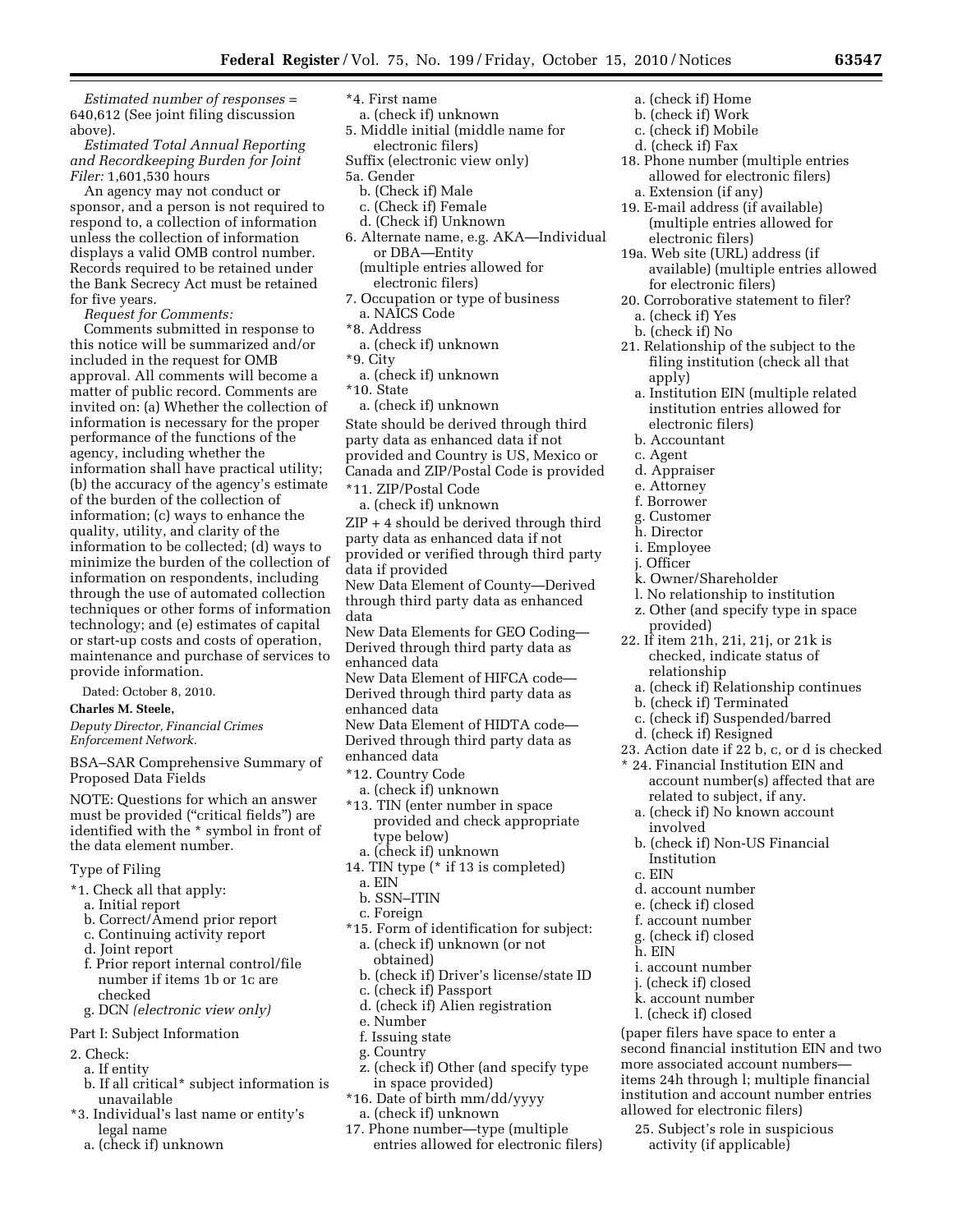- **63548 Federal Register** / Vol. 75, No. 199 / Friday, October 15, 2010 / Notices
	- a. (check if) Purchaser/Sender
	- b. (check if) Payee/Receiver
	- c. (check if) Both a & b

Part II Suspicious Activity Information

- \* 26. Amount involved in this report a. (check if) unknown
- 27. Date or date range of suspicious activity for this report
- a. From: mm/dd/yyyy
- b. To: mm/dd/yyyy
- 28. Cumulative amount only if box 1c (continuing activity report) is checked
- 29. Were any of the following instrument/product type(s) involved in the suspicious activity? Check all that apply:
	- a. Bank/cashier's check
	- b. Bonds/Notes
	- c. Commercial paper
	- d. Credit card
	- e. Debit card
	- f. Foreign currency
	- g. Forex transactions
	- h. Funds transfer
	- i. Futures/Options on futures
	- j. Gaming instruments
	- k. Government checks or EFT
	- l. Hedge fund
	- m. Insurance/annuity products
	- n. Money orders
	- o. Mortgage/Deed of Trust
	- p. Mutual fund
	- q. Options on securities
	- r. Penny stocks/microcap securities
	- s. Personal/Business check
	- t. Prepaid access
	- u. Security futures products
	- v. Stocks
	- w. Swap, hybrid or other derivative
	- x. Travelers checks
	- y. U.S. Currency
	- z. Other (specify type in space provided) (multiple entries allowed)
- 30. Commodity type (if applicable)
- 31. Instrument description (if needed)
- 32. Market where traded (list of codes will be provided—dropdown menu for electronic filers)
- 33. IP Address (if available) (multiple entries allowed for electronic filers)
- 34–35. CUSIP number (multiple entries allowed for electronic filers)
- \* (36–44: specific type of suspicious activity) (check all that apply)
- 36. Structuring
	- a. Alters transaction to avoid BSA recordkeeping requirement.
	- b. Alters transactions to avoid CTR requirement.
	- c. Customer cancels transaction to avoid BSA reporting and recordkeeping requirements
	- d. Multiple transactions below BSA recordkeeping threshold.
	- e. Multiple transactions below CTR threshold.
- f. Suspicious inquiry by customer regarding BSA reporting or recordkeeping requirements
- z. Other (specify type of suspicious activity in space provided)
- 37. Casinos
	- a. Minimal gaming with large transactions
	- b. Suspicious intra-casino funds transfers
	- c. Suspicious use of counter checks or markers
	- z. Other (specify type of suspicious activity in space provided)
- 38. Fraud
	- a. Check
	- b. Commercial loan
	- c. Commercial mortgage loan
	- d. Consumer loan
	- e. Credit/Debit card
	- f. Elder financial abuse
- g. Healthcare
- h. Mail
- i. Mass-marketing
- j. Pyramid scheme
- k. Residential mortgage loan
- l. Wire
- z. Other (specify type of suspicious activity in space provided)
- 39. Identification
	- a. Changes spelling or arrangement of name
	- b. Multiple individuals with same or similar identities
	- c. Provided questionable or false documentation
	- d. Refused or avoided request for documentation
	- e. Single individual with multiple identities
- z. Other (specify type of suspicious activity in space provided)
- 40. Insurance
- a. Excessive insurance b. Excessive or unusual cash
- borrowing against policy/annuity c. Little or no concern for product
- performance, penalties, fees, or tax consequences
- d. Proceeds sent to unrelated third party
- e. Suspicious life settlement sales (e.g. STOLI's, Viaticals)
- f. Suspicious termination of policy or contract
- g. Unclear or no insurance interest
- z. Other (specify type of suspicious
- activity in space provided) 41. Securities/Futures/Options
	- a. Insider trading
	- b. Market manipulation/wash trading
	- c. Misappropriation
	- d. Unauthorized pooling
	- z. Other (specify type of suspicious activity in space provided)
- 42. Terrorist Financing
	- a. Known or suspected terrorist/ terrorist organization
	- z. Other (specify type of suspicious

activity in space provided) 43. Money laundering

- a. Exchanges small bills for large bills or vice versa
- b. Suspicion concerning the source or physical condition of funds
- c. Suspicious currency exchanges d. Suspicious designation of

e. Suspicious EFT/Wire transfers f. Suspicious receipt of government

h. Suspicious use of noncash monetary instruments i. Suspicious use of third-party transactors (straw-man)

k. Transaction with no apparent economic, business, or lawful

l. Transaction out of pattern for

z. Other (specify type of suspicious activity in space provided) 44. Other suspicious activities a. Bribery or gratuity b. Counterfeit checks

c. Embezzlement/theft/disappearance

f. Misuse of position or self-dealing g. Suspected public/private corruption (domestic) h. Suspected public/private corruption (foreign)

i. Suspicious use of informal value

j. Suspicious use of multiple locations k. Two or more individuals working

l. Unauthorized electronic intrusion m. Unlicensed or unregistered MSB z. Other (specify type of suspicious activity in space provided) Part III Information Concerning Financial Institution Where Activity

\* 45. Type of financial institution

z. Other (specify type of institution in

FinCEN (Including where IRS or another FinCEN delegate examines

(check only one) a. Casino/Card club b. Depository institution c. Insurance company

e. Securities/Futures

space provided) \* 46. Primary Federal Regulator (instructions specify banking agencies, CFTC, SEC)

Federal Reserve

for compliance)

payments/benefits

owners

j. TBML/BMPE

purpose.

of funds d. Forgeries e. Identity theft

transfer system

together

Occurred

d. MSB

**CFTC** 

FDIC

customer(s)

beneficiaries, assignees or joint

g. Suspicious use of multiple accounts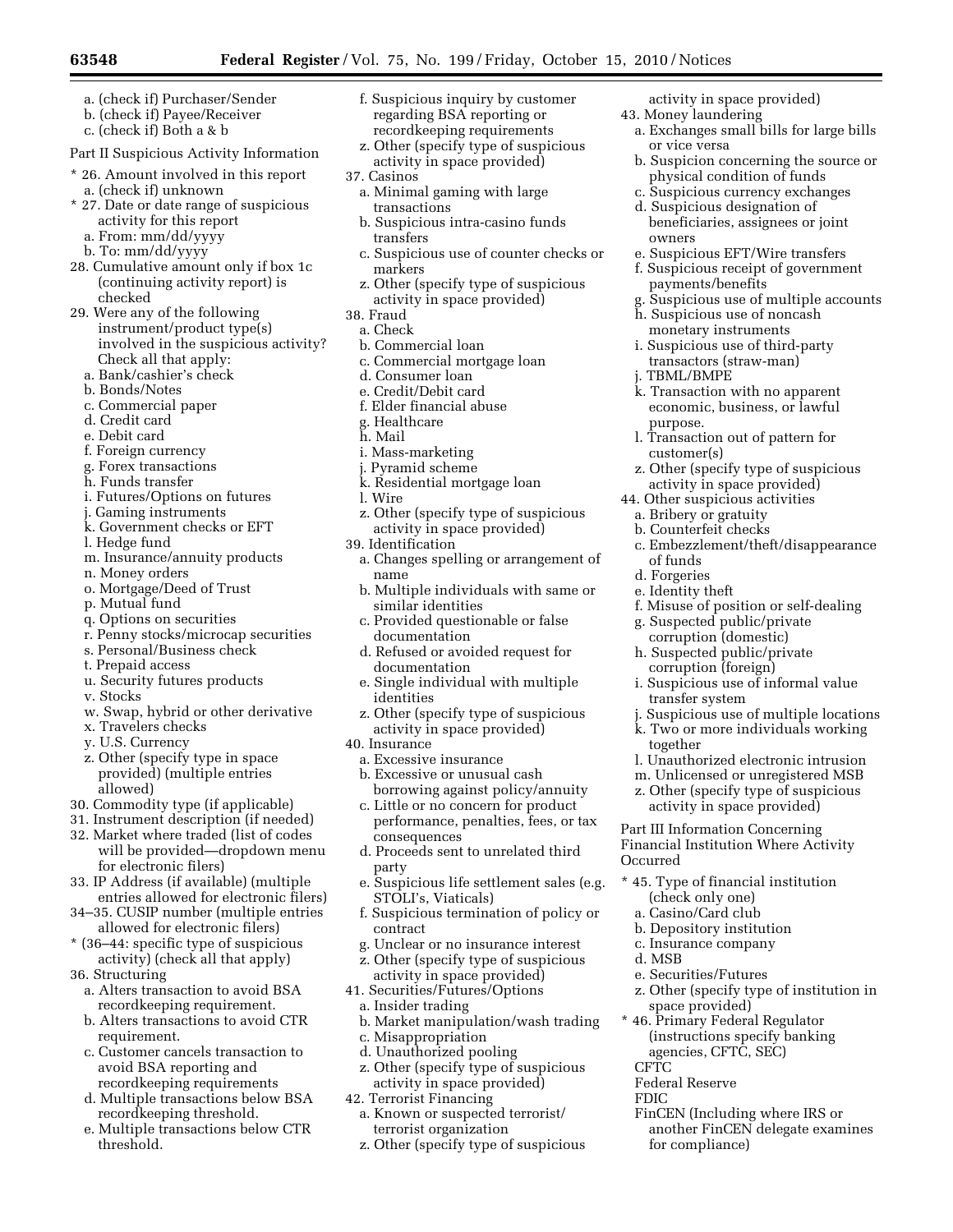- **NCUA**
- OCC
- OTS
- SEC
- Not Applicable
- 47. Filing institution identification number (Check one box to indicate
	- type)
	- a. CRD number
	- b. IARD number
	- c. NFA number
	- d. SEC ID number
	- e. RSSD number
	- f. Identification number
- 48. If item 45a is checked, indicate type of gaming institution
	- a. State licensed casino
	- b. Tribal authorized casino
	- c. Card club
	- z. Other (specify type of gaming institution in space provided)
- 49. If item 45e is checked, indicate type of Securities and Futures institution or individual where activity occurred—check box(es) for functions that apply to this report
	- a. Clearing broker—securities
	- b. Futures commission merchant
	- c. Holding company
	- d. Introducing broker—commodities
	- e. Introducing broker—securities
	- f. Investment advisor
	- g. Investment company
	- h. Retail foreign exchange dealer
	- i. Subsidiary of financial/bank holding company
	- z. Other (specify type of institution or individual in space provided)
- \* 50. Legal name of financial institution
- 51. Alternate name, e.g., AKA individual or trade name, DBA entity
- \* 52. TIN (enter number in space provided and check appropriate type below)
- a. (check if) unknown
- 53. TIN type (\* if 52 is completed)
	- a. EIN
	- b. SSN–ITIN
	- c. Foreign
- \* 54. Address a. (check if) unknown
- \* 55. City
- a. (check if) unknown
- 56. State

State should be derived through third party data as enhanced data if not provided and Country is US, Mexico or Canada and ZIP/Postal Code is provided

- \* 57. ZIP/Postal Code
- a. (check if) unknown

ZIP + 4 should be derived through third party data as enhanced data if not provided or verified through third party data if provided

New Data Element of County—Derived through third party data as enhanced data

- \* 58. Country (2 letter code—list provided)
- 59. Internal control/file number
- 60. Loss to financial institution (if applicable)
- 61. Financial institution's role in transaction (if applicable)
	- a. (check if) Selling location
	- b. (check if) Paying location
	- c. (check if) Both a & b
- \* 62. Address of branch or office where activity occurred
	- (if no branch activity involved, check box a)
- 63. RSSD number (of the Branch)
- 64. City
- 65. State

State should be derived through third party data as enhanced data if not provided and Country is US, Mexico or Canada and ZIP/Postal Code is provided 66. ZIP/Postal Code

ZIP + 4 should be derived through third party data as enhanced data if not provided or verified through third party data if provided

New Data Element of County—Derived through third party data as enhanced data

New Data Elements for GEO Coding— Derived through third party data as enhanced data will be identified for the financial institution and any branches provided.

New Data Element of HIFCA code— Derived through third party data as enhanced data will be identified for the financial institution and any branches provided.

New Data Element of HIDTA code— Derived through third party data as enhanced data will be identified for the financial institution and any branches provided.

- 67. Country (2 letter code—list provided)
- 68. Branch's role in transaction (if applicable)
	- a. (check if) Selling location
	- b. (check if) Paying location
	- c. (check if) Both a & b

(paper filers have space to enter 2 branches—items 69–75; electronic filers can enter multiple branches)

Part IV Filing Institution Contact Information

- \* 76. Primary Federal Regulator (instructions specify banking agencies, SEC, CFTC,) CFTC Federal Reserve
	- FDIC

FinCEN (Including where IRS or another FinCEN delegate examines for compliance)

- NCUA
- OCC
- **OTS**
- SEC
- Not Applicable \* 77. Filer name
- 
- \* 78. TIN (enter number in space provided and check appropriate type below)
- \* 79. TIN type
- a. EIN
- b. SSN/ITIN
- c. Foreign
- \*80. Type of financial institution (check only one)
	- a. Casino/Card club
	- b. Depository institution
	- c. Insurance company
	- d. MSB
	- e. Securities/Futures
	- z. Other (specify type of institution in space provided)
- 81. Type of Securities and Futures institution or individual filing this report—check box(es) for functions that apply to this report
	- a. Clearing broker—securities
- b. CPO/CTA
- c. Futures commission merchant

i. Retail foreign exchange dealer

l. Subsidiary of financial/bank

z. Other (specify type of institution or individual in space provided) 82. Filing institution identification

number (Check one box to indicate

State should be derived through third party data as enhanced data if not

Country is US, Mexico or Canada and

ZIP + 4 should be derived through third party data as enhanced data if not provided or verified through third party

New Data Element of County—Derived through third party data as enhanced

individual or trade name, DBA—

\* 87. Country (2 letter code—list

88. Alternate name, e.g., AKA—

ZIP/Postal Code is provided \* 86. ZIP/Postal Code

d. Holding company

g. Investment advisor h. Investment company

holding company

j. SRO Futures k. SRO Securities

type) a. CRD number b. IARD number c. NFA number d. SEC ID number e. RSSD number f. Identification number

\* 83. Address \* 84. City 85. State

provided and

data if provided

provided)

entity

data

e. Introducing broker—commodities f. Introducing broker—securities